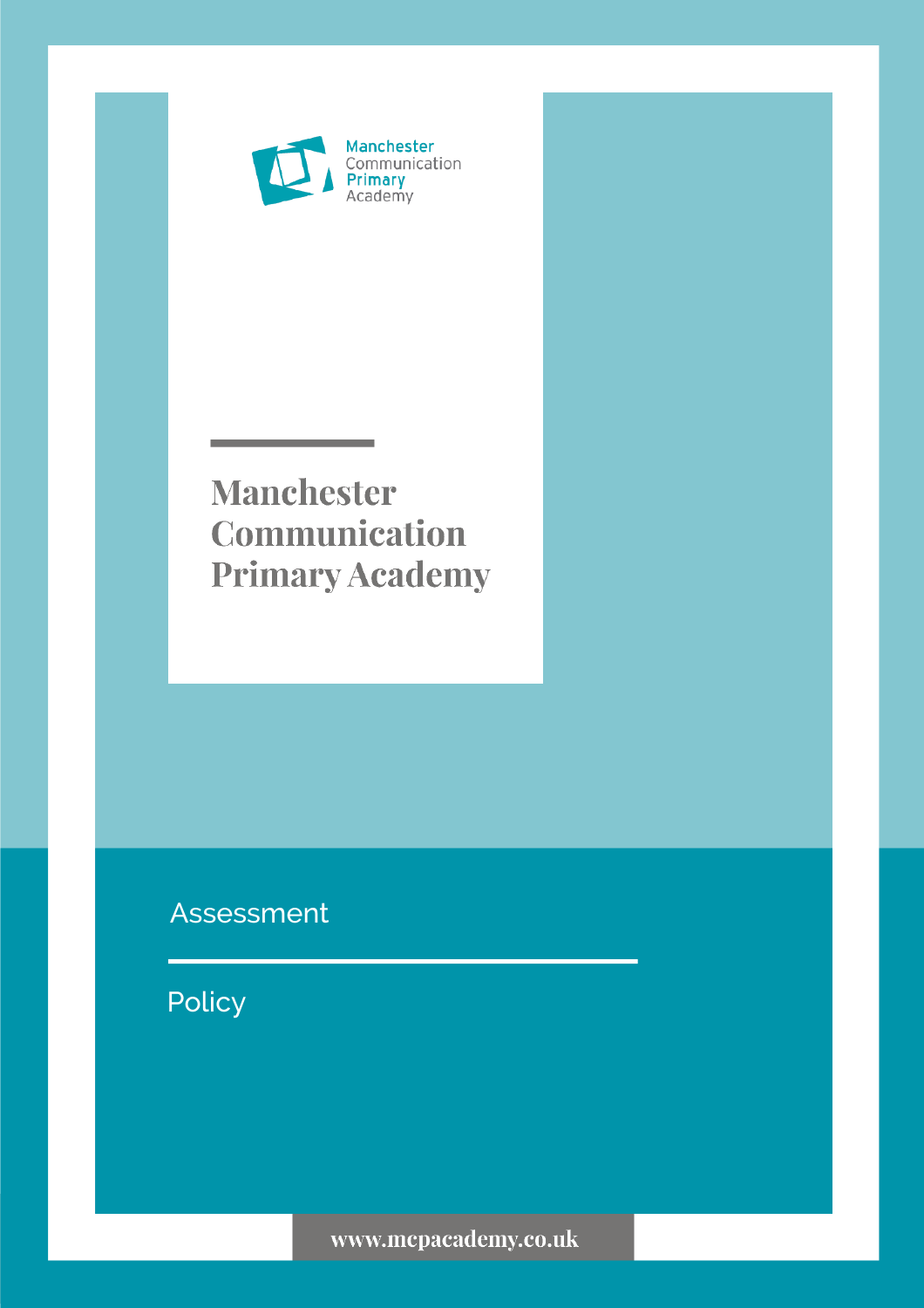This policy aims to:

- Provide clear guidelines on our approach to formative and summative assessment
- Establish a consistent and coherent approach to recording summative assessment outcomes and reporting to parents
- Clearly set out how and when assessment practice will be monitored and evaluated

### 2. Legislation and guidance

Schools have been free to develop their own approaches to assessment since the National Curriculum levels were removed in 2014.

This policy refers to:

- The recommendations in the final report of the Commission on Assessment without Levels
- Statutory reporting requirements set out in the Education (Pupil Information) (England) Regulations 2005: schedule 1

### 3. Principles of assessment

Assessment is a daily part of the life of the school.

Assessment, through questioning, recaps, retrieval questions, weekly quizzes, marking and feedback, is used by teachers to inform their planning and teaching, ensures that children know their next steps, what they need to do to improve and get the help they need to achieve those next steps.

More formal methods of assessment provide feedback on pupil progress, allow interventions to be set up to help the children achieve and ensures a rigorous approach to curriculum delivery.

The purposes of assessment are:

- to be formative, providing information for the teacher to plan the next steps in the children's learning and support children to identify their own next steps;
- to be analytical, providing more detailed information about individual children's strengths and weaknesses;
- to be summative, providing a snapshot of each child's achievement which is reported to parents;
- to be evaluative, allowing the school and individual teachers to evaluate how effective their teaching is;
- to inform the children to enable them to develop their learning.

All assessment outcomes, including standardised test results (PiRA, PUMA, GaPS), are used to evaluate current practice and to inform future planning.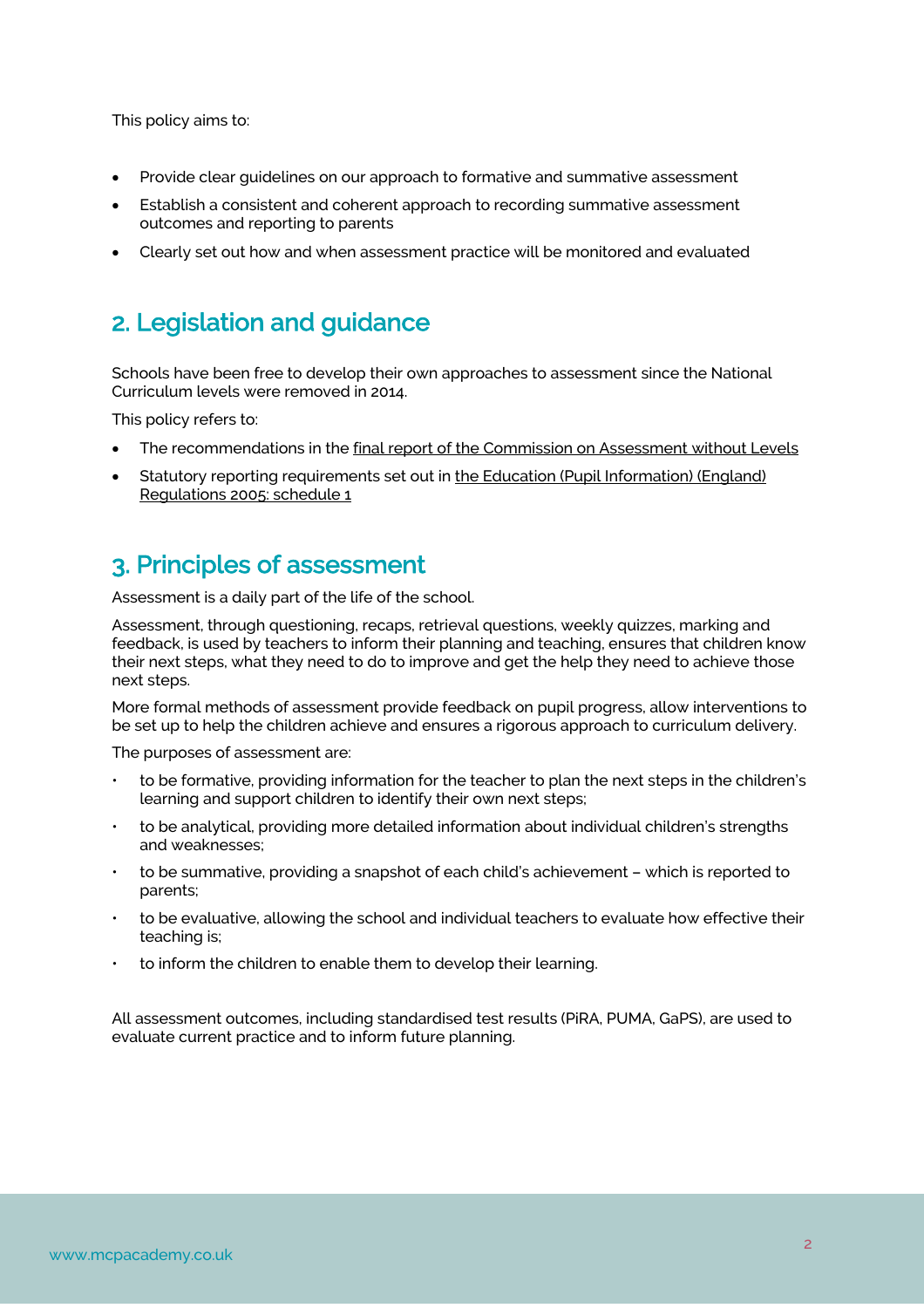### 4. Assessment approaches

At MCPA we see assessment as an integral part of teaching and learning, and it is inextricably linked to our curriculum.

We use 3 broad overarching forms of assessment: day-to-day in-school formative assessment, in-school summative assessment and nationally standardised summative assessment.

#### **4.1 In-school formative assessment**

Effective in-school formative assessment enables:

- Teachers to identify how pupils are performing on a continuing basis and to use this information to provide appropriate support or extension, evaluate teaching and plan future lessons
- Pupils to measure their knowledge and understanding against learning objectives, and identify areas in which they need to improve
- Parents to gain a broad picture of where their child's strengths and weaknesses lie, and what they need to do to improve

Formative assessment is carried out by teachers every day in every lesson. It allows teachers to understand pupil performance on a continuing basis. This type of assessment is used to assess knowledge, skills and understanding, and is used to identify gaps and misconceptions.

It enables teachers to identify when pupils are struggling, when they have consolidated learning and when they are ready to progress. It also enables teachers to identify if children are working at greater depth. Teachers are then able to provide appropriate support or extension as necessary.

The methods of formative assessment we use include; the use of pertinent questioning, marking of pupils' work using our marking guidelines (see marking policy) and observational assessment. Formative assessment enables teachers to evaluate teaching of particular objectives of the curriculum, plan future lessons accordingly and develop intervention/booster groups.

For pupils, formative assessment helps them to measure their knowledge and understanding against the lesson objective and success criteria. They can then identify how they can improve.

#### **4.2 In-school summative assessment**

Effective in-school summative assessment enables:

- School leaders to monitor the performance of pupil cohorts, identify where interventions may be required, and work with teachers to ensure pupils are supported to achieve sufficient progress and attainment
- Teachers to evaluate learning at the end of a unit or period and the impact of their own teaching
- Pupils to understand how well they have learned and understood a topic or course of work taught over a period of time. It should be used to provide feedback on how they can improve
- Parents to stay informed about the achievement, progress and wider outcomes of their child across a period

In school summative assessment enables teachers to evaluate both pupil learning and the impact of their own teaching at the end of each term. It provides evidence of achievement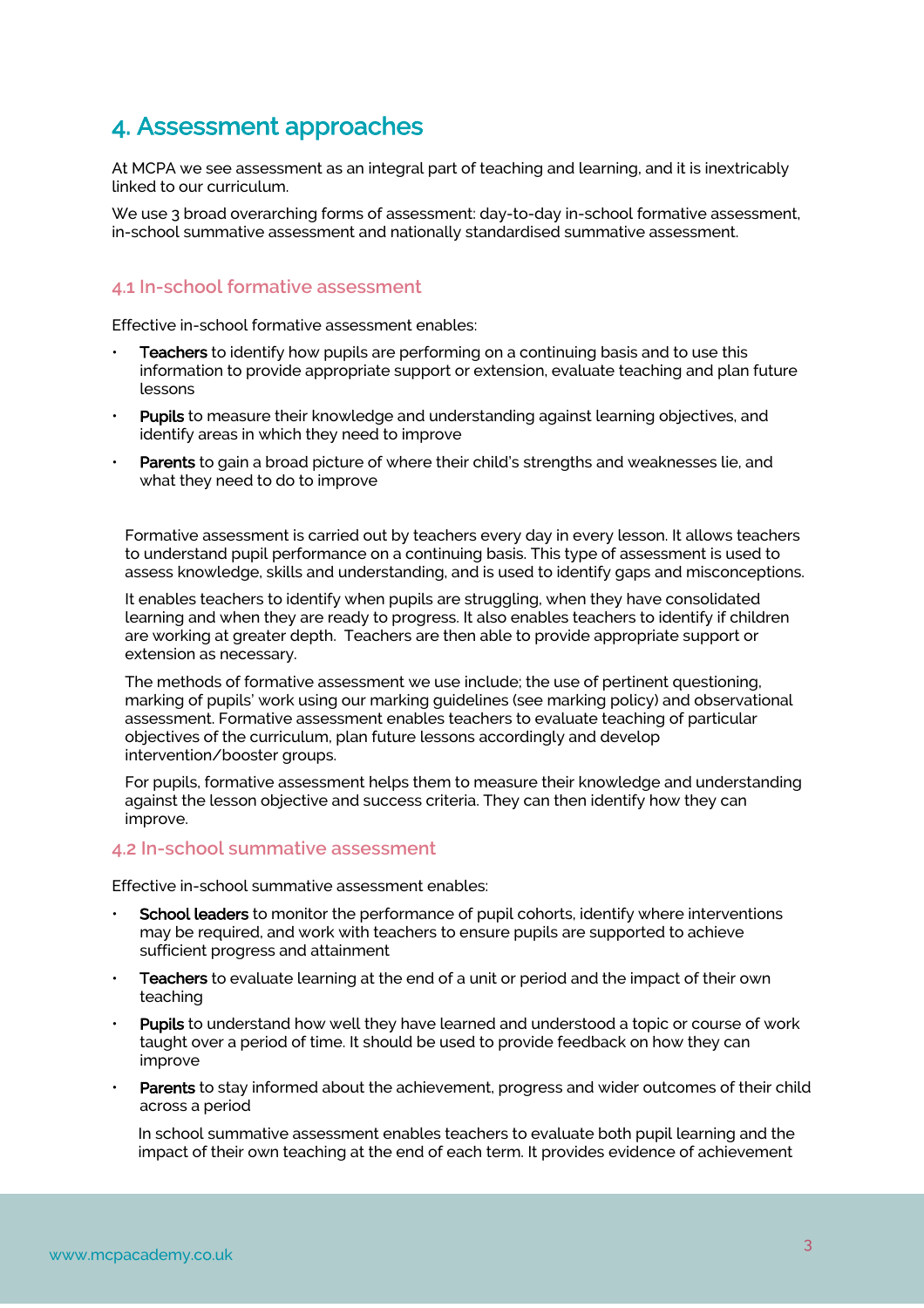against the objectives of the curriculum. It is useful in informing teaching and learning in subsequent lessons/term.

This type of assessment is shared with parents at parent/teacher evenings and on the children's reports, which enables them to support their child's learning.

- Writing children complete a "Cold Write" before every genre, which teachers use to assess what the children already know and inform planning and next steps. After the genre is taught, teachers plan for a 'Hot Write' three times in the term, which shows the progress the children have made and areas for further development.
- Spelling Using the RWI spellings, teachers assess the children's spelling each week and collect the scores. This data then informs the termly assessment for Writing under the Spelling section. Teachers use the appropriate year spelling list to assess the children's spelling each term.
- Maths teachers use PUMA assessments every term to provide evidence of achievement against the curriculum objectives and use the 'Chapter Reviews' from MNP (Maths No problem) to inform next steps and identify children who need extra support through boosters and intervention. In KS2, weekly multiplication table tests are conducted weekly, teachers take note of the children's scores and use to inform planning and offer support.
- Reading teachers use PiRA to record progress and achievements against the national curriculum objectives and to assess grammar, teachers use GaPS assessment to assess against the national standard.
- Foundation and Science teacher use summative assessment at the end of each lesson using the foundation assessment sheets provided. Teachers assess the children against the lesson objective by circling not (achieved), par (partially achieved), exp (achieved) or exc (exceeded). Teachers then use this, and the end of term quiz score, to form an overall grade when inputting data into the assessment system (termly).
- Topic teachers assess the children's knowledge weekly, using a Knowledge Organiser Quiz and at the end of the term through an End of Topic Quiz. Children's scores are collected by teachers and shared with the Topic Lead.

| Name can GB, the UK and the British |            |     | Isles? |     | Which countries make up   Locating the capitals and   Understanding and using $\frac{1}{2}$ |     |     |     | major cities of the UK. the 8 points of a compass. |  |     |     | Describing the positional<br>relationship between the<br>counties of England. |                 |  |     | Explore the county of<br>Greater Manchester. |       |     |     | Name can | Quiz<br>Score | Overall    |     |     |     |
|-------------------------------------|------------|-----|--------|-----|---------------------------------------------------------------------------------------------|-----|-----|-----|----------------------------------------------------|--|-----|-----|-------------------------------------------------------------------------------|-----------------|--|-----|----------------------------------------------|-------|-----|-----|----------|---------------|------------|-----|-----|-----|
|                                     | <b>Not</b> | Par | Exp    | Exc | <b>Not</b>                                                                                  | Par | Exp | Exc | Not Par                                            |  | Exp | Exc |                                                                               | Not   Par   Exp |  | Exc | <b>Not</b>                                   | Par I | Exp | Exc |          |               | <b>Not</b> | Par | Exp | Exc |

The progress of pupils with SEN and disabilities is reviewed and summative assessment adapted as necessary.

Children who have not made expected progress or whom have fallen behind are targeted on the MAPs document for interventions and booster groups.

#### **4.3 Nationally standardised summative assessment**

Nationally standardised summative assessment enables:

- **School leaders** to monitor the performance of pupil cohorts, identify where interventions may be required, and work with teachers to ensure pupils are supported to achieve sufficient progress and attainment
- Teachers to understand national expectations and assess their own performance in the broader national context
- Pupils and parents to understand how pupils are performing in comparison to pupils nationally
- Nationally standardised summative assessments include:
- Early Years Foundation Stage (EYFS) profile at the end of reception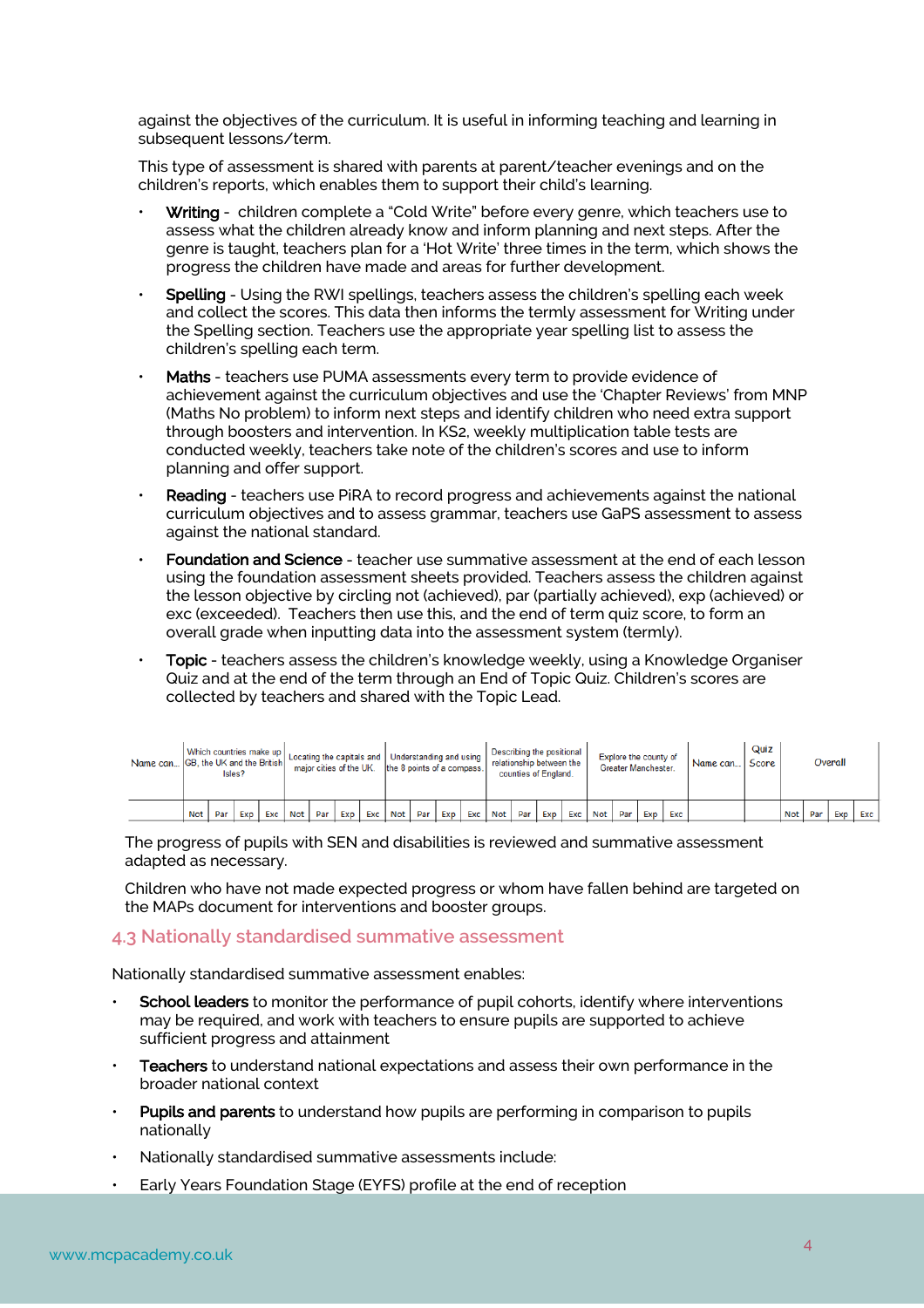- Phonics screening check in year 1
- National Curriculum tests and teacher assessments at the end of Key Stage 1 (year 2) and Key Stage 2 (year 6)

### **4.4 EYFS assessment**

#### The Reception Baseline Assessment (RBA)

• The Reception Baseline Assessment (RBA) is a short assessment, taken in the first six weeks in which a child starts reception.

#### Statutory GLD Assessment

In order for a child to achieve a GLD. They must be given the ELG in C&L, PS&ED, PD, L, M.

#### Nursery Baseline Assessment

• This includes a Welkomm screening with each child within the first 6 weeks and completion of a nursery on-entry baseline assessment activity booklet.

#### RWI Phonics Assessment (nursery & reception)

• Children will be assessed at the end of every half term and grouped accordingly in phonics groups. Reading homework/books will also be given out linked to what stage they are at.

#### White Rose Maths Reception Assessment (Reception)

• Children will be assessed at the end of every half term on the skills they have been taught in maths.

#### Assessment through Ongoing Observations

• Observing children within the areas of continuous provision is a crucial part of the practitioner's role.

#### Short Observations

• Short Observations are completed by children's key worker, but any member of staff observing learning which is related to a child's next steps, or displays deep learning/engagement, would take the opportunity to record it and then tick off on tick sheet to avoid any child being missed.

#### Nursery Observation Requirements

- Autumn Term:
	- o 2 a week per child
- Spring Term:
	- o 1 a week per child
- **Summer Term** 
	- o 1 a week per child and all children begin focused sessions. evidence gathering in books.
	- o SEND children still have 2 a week.

#### Reception Observation Requirements

- During Autumn 1 children need to have 2 observations a week
- From Autumn 2 onwards 1 a week per. Evidence in books.
- SEND children still have 2 a week.

#### Long Observations 'Learning Journey'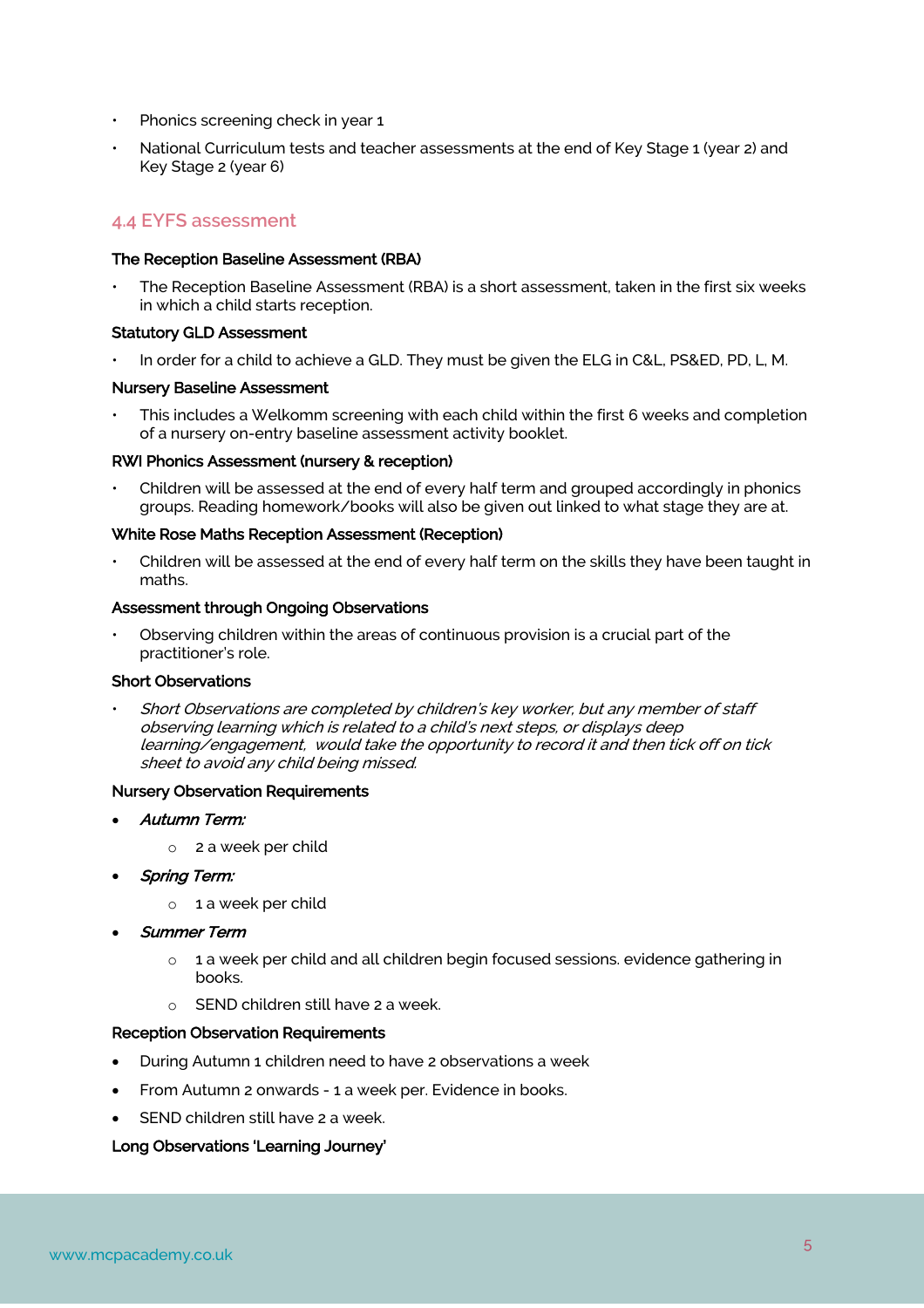• Completed by key worker which include next step and areas of Characteristics of Effective Learning ticked off and initialled. This is recorded and tracked on the tick sheet on display to ensure no child is missed.

**Nursery** - 1 every half term - 6 in a year

**Reception** - 1 termly - 3 in a year (work in books in addition)

#### Work kept 'on file'

- Children in both nursery and reception will regularly produce work whilst accessing the provision. In reception, this is in addition to the work which is recorded in exercise books.
- A meaningful sample of this work should be kept in the children's folders. This means that, pupils will produce work which is sent home with them, put on display or filed elsewhere.
- The sampled work must:
- Show the progress which pupils have made.
- Be kept in chronological order
- Include work which shows pupils accessing the full breadth of the curriculum.
- Be annotated by staff, so that it is clear on reflection what work shows and be clearly dated.
- Amount to no more than 2 pieces of work per week, and no less than 1 every 2 weeks.

### 5. Collecting and using data

Teachers will collect and input data onto our assessment system, Insight, at the end of every term.

The data will be used to inform MAPs meeting, projections, intervention/booster groups and to inform next steps in planning.

A child's data will only be shared in school, with their parent/s via their report and discussed during parents evening.

General data, results will also be shared with the LA.

### 6. Reporting to parents

Parents receive two assessment reports and one written report, with comments, during each academic year.

In KS1 and KS2 this explains their child's academic progress and assessment results in the core and foundation subjects.

SATs results for children in Years 2 and 6 and teacher assessment in Years 1, 3, 4 & 5 are reported to parents at the end of the academic year.

Also, pupils in Year 1 receive a notification to say whether or not they have passed the Year 1 Phonic Screening Check, as do those in Year 2 who did not pass at the end of Year 1.

Parents of children in the EYFS class receive a report based on the Early Learning Goals and parents are offered the opportunity to discuss their child's report with the class teacher.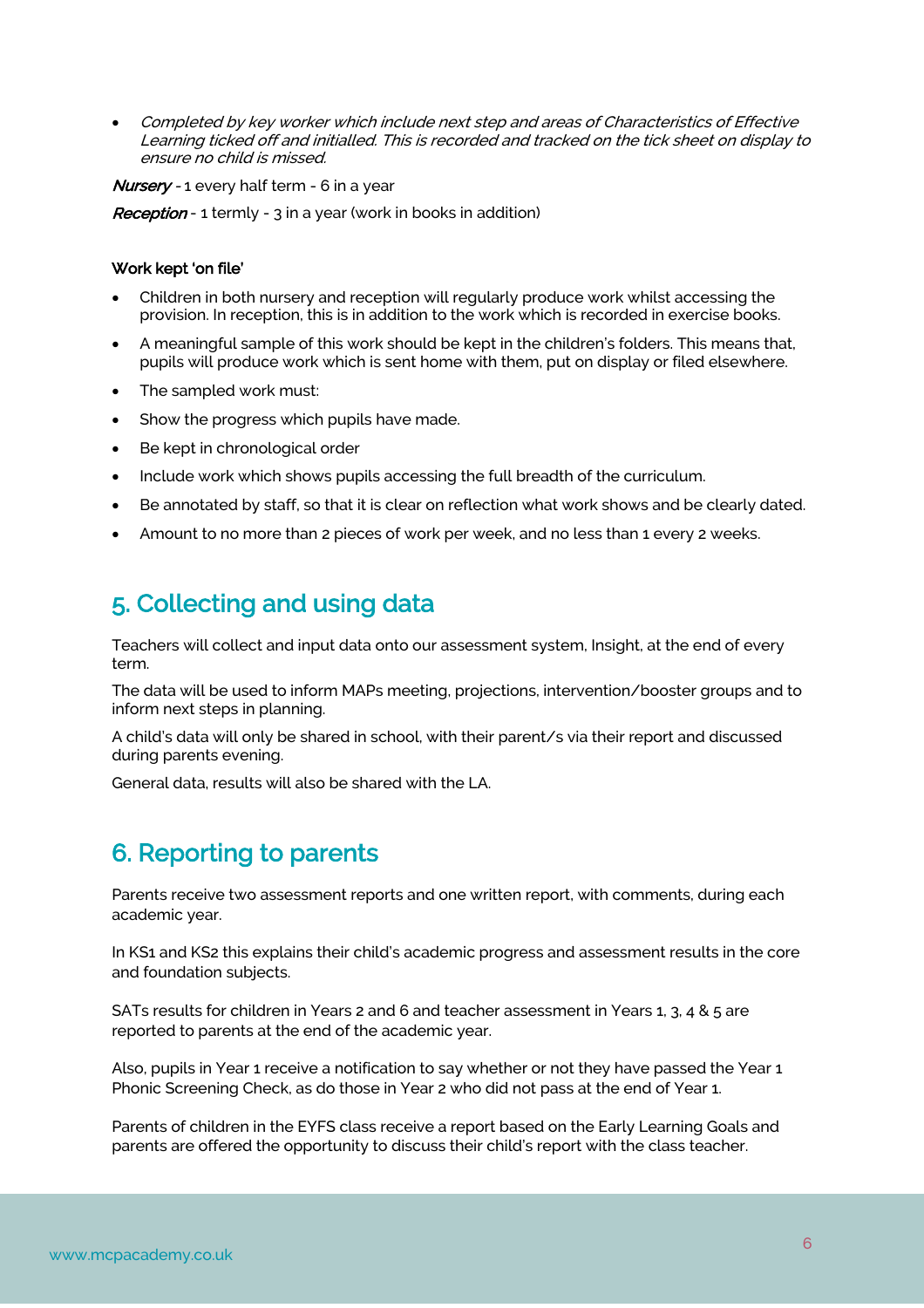Parent/teacher evenings take place twice a year, in the Autumn and Summer terms. During these meetings, teachers share the pupil's age related attainment against national expectations, areas for further development and the progress the pupils have made to date. Although parents who would like to come in and have an informal discussion about their child if there are concerns are welcome to do so by making an appointment at the reception.

Staff are prepared to make themselves available to discuss any parents' concerns. If it is not possible to speak to a parent at the end of the day, a prompt appointment will be made. If a member of staff has concerns over a child, they will contact the parents. Parents of children with SEND may be given an additional opportunity to meet with staff and staff from the LA.

### 7. Inclusion

The principles of this assessment policy apply to all pupils, including those with special educational needs or disabilities. Assessment will be used diagnostically to contribute to the early and accurate identification of pupils' special educational needs and any requirements for support and intervention.

We will use meaningful ways of measuring all aspects of progress, including communication, social skills, physical development, resilience and independence. We will have the same high expectations of all pupils. However, this should account for the amount of effort the pupil puts in as well as the outcomes achieved.

For pupils working below the national expected level of attainment, our assessment arrangements will consider progress relative to pupil starting points, and take this into account alongside the nature of pupils' learning difficulties.

### 8. Training

Staff will be kept up to date with developments in assessment practice by attending regular staff training sessions including data, assessment and moderation.

Further staff training will be arranged when there are changes to assessment processes to ensure all staff have a good understanding of assessment.

Staff members are obliged to attend and participate in staff training to ensure they stay abreast of good practice.

Feedback from the training will be shared with staff so that we continue to develop and improve our practice.

### 9. Roles and responsibilities

#### **9.1 Governors**

Governors are responsible for:

Being familiar with statutory assessment systems as well as how the school's own system of non-statutory assessment captures the attainment and progress of all pupils

Holding school leaders to account for improving pupil and staff performance by rigorously analysing assessment data